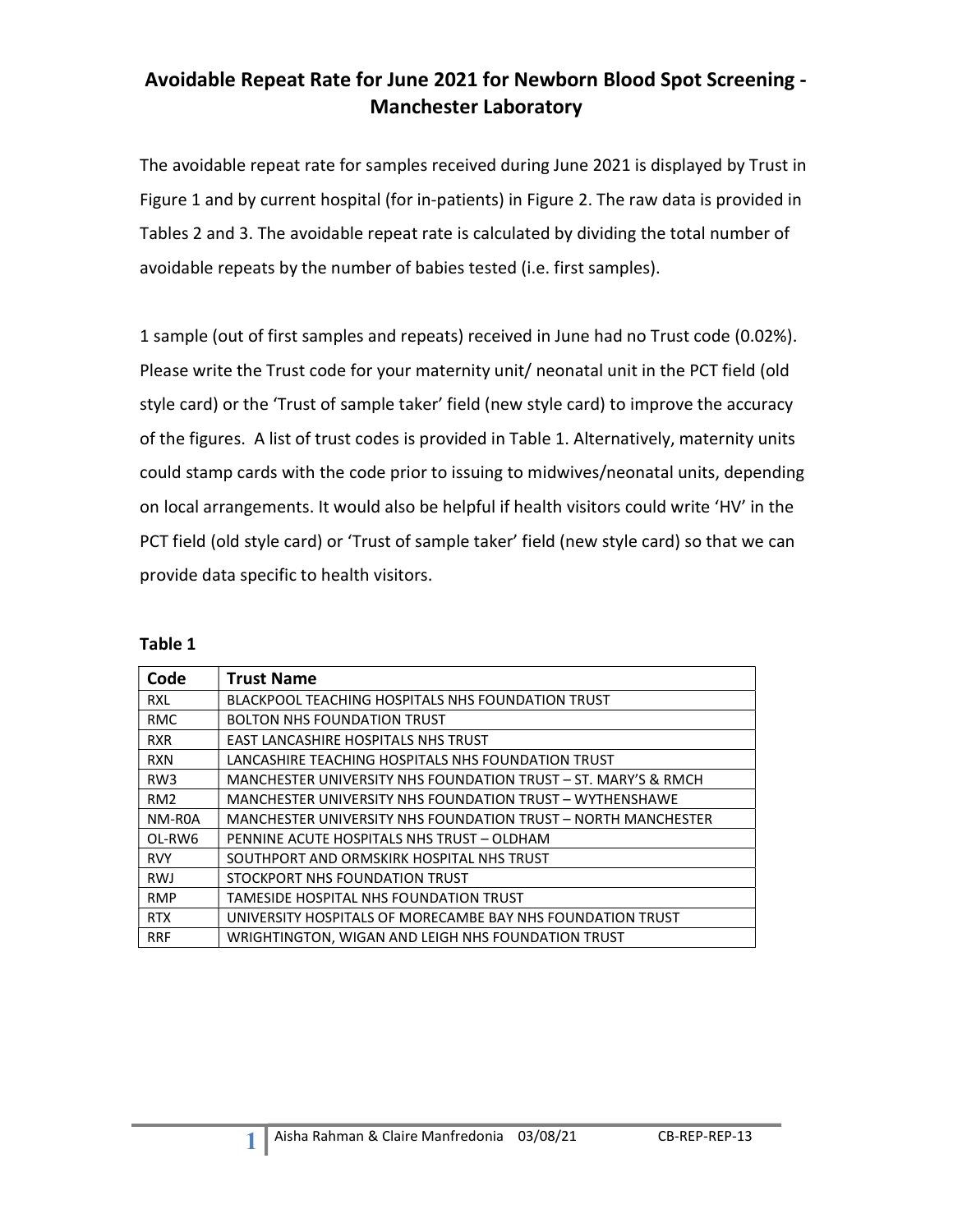#### Figure 1 - Avoidable repeats by Trust

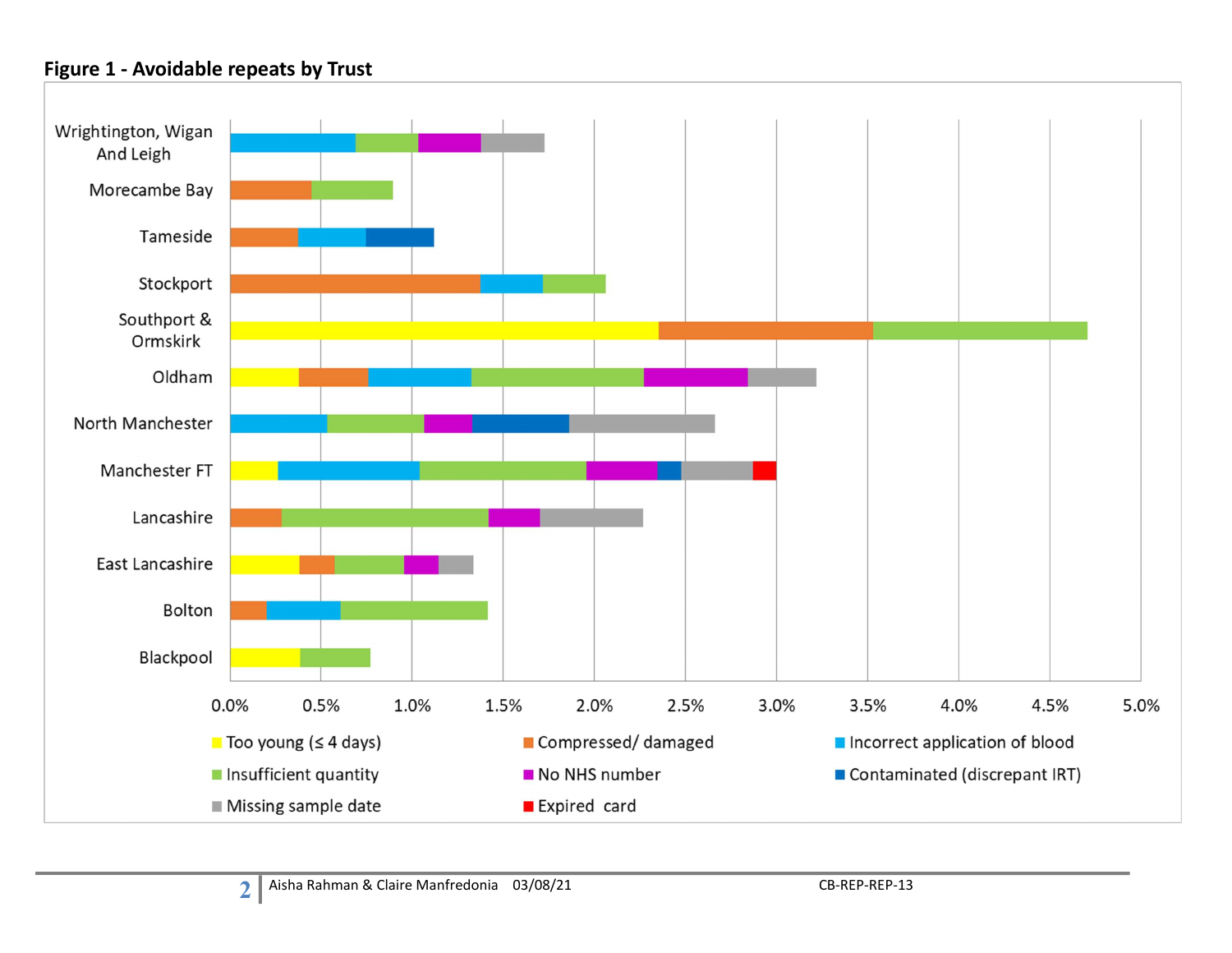



There were no avoidable repeats for Bolton, Furness, Lancaster, Preston and Tameside.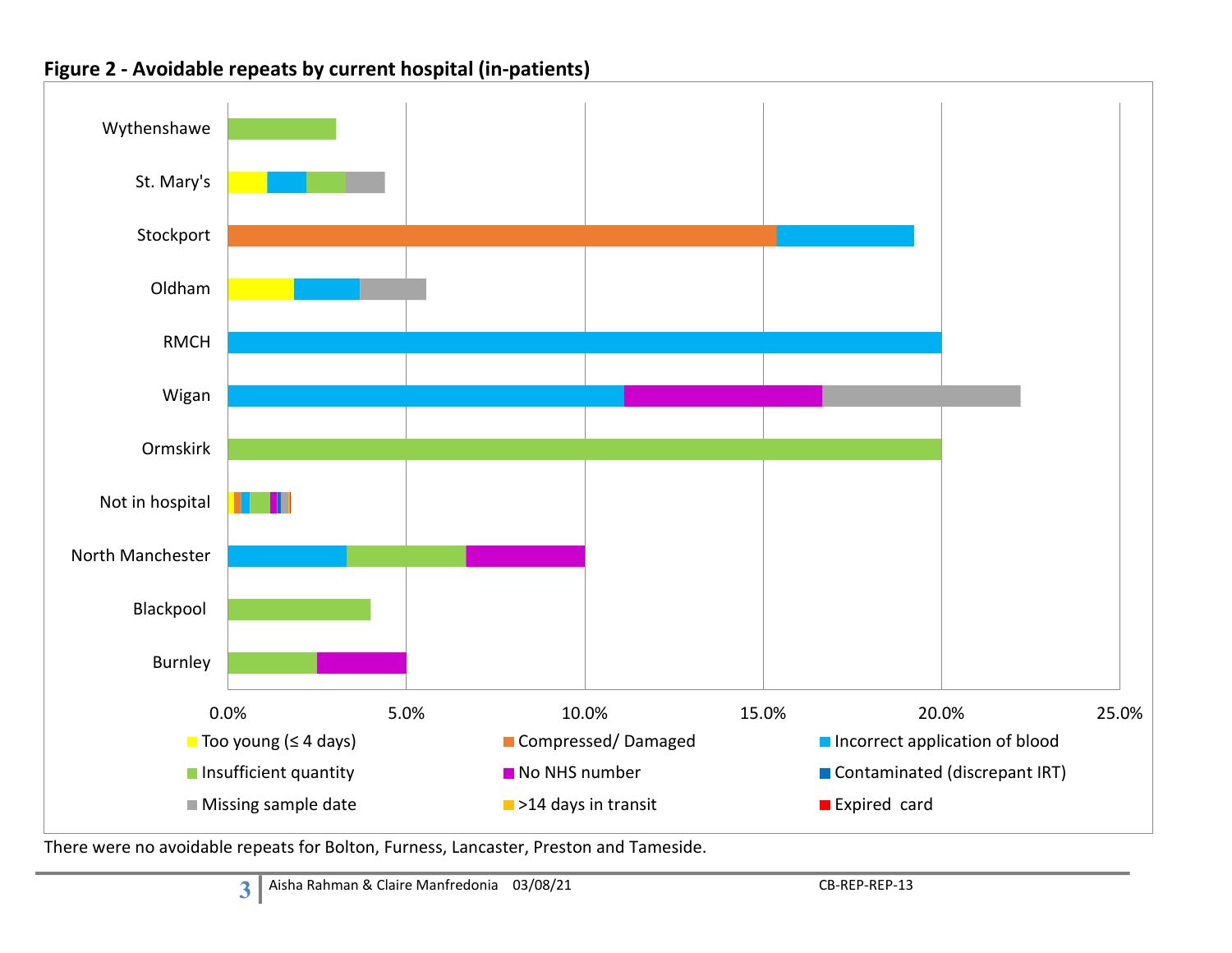# Table 2 – Avoidable repeats by Trust for June 2021

| <b>Row Labels</b>                                                                    | <b>Number of first</b><br>samples<br>received/<br>babies tested | Too soon after<br>transfusion (<72<br>hours)* | Too young for<br>reliable<br>screening<br>(≤ 4 days) | Bloodspot<br>card<br>damaged in<br>transit | Bloodspot<br>compressed/<br>damaged | Expired<br>bloodspot<br>card     | Incorrect<br>application of<br>blood on card | Insufficient<br>quantity | >14 days in<br>transit           | No NHS<br>number               | Contaminated<br>(discrepant<br>IRT) | <b>Missing</b><br>sample date | DOB missing                   | Number of<br>Avoidable<br>Repeat<br><b>Requests</b> | Avoidable<br>Repeat<br>Requests<br>Rate |
|--------------------------------------------------------------------------------------|-----------------------------------------------------------------|-----------------------------------------------|------------------------------------------------------|--------------------------------------------|-------------------------------------|----------------------------------|----------------------------------------------|--------------------------|----------------------------------|--------------------------------|-------------------------------------|-------------------------------|-------------------------------|-----------------------------------------------------|-----------------------------------------|
| Blackpool Teaching Hospitals NHS FT                                                  | 260                                                             | $\Omega$                                      | $\overline{1}$                                       | $\Omega$                                   | $\Omega$                            | $\Omega$                         | $\Omega$                                     | $\mathbf{1}$             | $\Omega$                         | $\overline{0}$                 | $\Omega$                            | $\Omega$                      | $\overline{0}$                | $\overline{2}$                                      | 0.8%                                    |
| <b>Bolton NHS FT</b>                                                                 | 495                                                             | $\mathbf 0$                                   | $\mathbf 0$                                          | $\overline{0}$                             | <sup>1</sup>                        | $\overline{0}$                   | $\overline{2}$                               | $\overline{4}$           | $\overline{0}$                   | $\mathbf 0$                    | $\overline{0}$                      | $\mathbf 0$                   | $\mathbf 0$                   | $\overline{7}$                                      | 1.4%                                    |
| East Lancashire Hospitals NHS Trust                                                  | 524                                                             | $\overline{1}$                                | $\overline{2}$                                       | $\overline{0}$                             | $\mathbf{1}$                        | $\overline{0}$                   | $\overline{0}$                               | $\overline{2}$           | $\overline{0}$                   | 1                              | $\mathbf{0}$                        | 1                             | $\overline{0}$                | $\overline{7}$                                      | 1.3%                                    |
| Lancashire Teaching Hospitals NHS FT                                                 | 353                                                             | $\mathbf{0}$                                  | $\overline{0}$                                       | $\overline{0}$                             | 1                                   | $\overline{0}$                   | $\overline{0}$                               | $\overline{4}$           | $\overline{0}$                   | $\mathbf{1}$                   | $\mathbf{0}$                        | $\overline{2}$                | $\overline{0}$                | 8                                                   | 2.3%                                    |
| Manchester University NHS FT - SMH, RMCH & WH                                        | 767                                                             | $\overline{2}$                                | $\overline{2}$                                       | $\overline{0}$                             | $\overline{0}$                      | 1                                | 6                                            | $7^{\circ}$              | $\overline{0}$                   | $\overline{\mathbf{3}}$        | 1                                   | $\overline{\mathbf{3}}$       | $\overline{0}$                | 23                                                  | 3.0%                                    |
| North Manchester (MFT)                                                               | 376                                                             | $\mathbf{0}$                                  | $\overline{0}$                                       | $\overline{0}$                             | $\overline{0}$                      | $\overline{0}$                   | $\overline{2}$                               | $\overline{2}$           | $\overline{0}$                   | $\overline{1}$                 | $\overline{2}$                      | $\overline{\mathbf{3}}$       | $\overline{0}$                | 10 <sup>1</sup>                                     | 2.7%                                    |
| Not stated                                                                           | $\mathbf{1}$                                                    | $\mathbf{0}$                                  | $\overline{0}$                                       | $\overline{0}$                             | $\mathbf 0$                         | $\overline{0}$                   | $\overline{0}$                               | $\mathbf{0}$             | $\overline{0}$                   | $\overline{0}$                 | $\overline{0}$                      | $\mathbf 0$                   | $\overline{0}$                | $\mathbf{0}$                                        | 0.0%                                    |
| <b>Health Visitor</b>                                                                | 38                                                              | $\mathbf{0}$                                  | $\overline{0}$                                       | $\overline{0}$                             | $\overline{0}$                      | $\overline{0}$                   | $\overline{0}$                               | $\overline{0}$           | 1                                | 1                              | $\mathbf{0}$                        | $\overline{0}$                | $\overline{0}$                | $\overline{2}$                                      | 5.3%                                    |
|                                                                                      | 528                                                             | 1                                             | 2                                                    | $\overline{0}$                             | $\overline{2}$                      | $\overline{0}$                   | $\overline{\mathbf{3}}$                      | 5                        | $\overline{0}$                   | $\overline{\mathbf{3}}$        | $\mathbf 0$                         | $\overline{2}$                | $\overline{0}$                | 17                                                  | 3.2%                                    |
|                                                                                      |                                                                 |                                               |                                                      |                                            |                                     |                                  |                                              |                          |                                  |                                |                                     | $\overline{0}$                | $\overline{0}$                | $\overline{4}$                                      | 4.7%                                    |
| Oldham (Pennine Acute Hospitals NHS Trust)                                           | 85                                                              | $\mathbf{0}$                                  | $\overline{2}$                                       | $\overline{0}$                             | 1                                   | $\overline{0}$                   | $\overline{0}$                               | 1                        | $\overline{0}$                   | $\overline{0}$                 | $\mathbf{0}$                        |                               |                               |                                                     |                                         |
|                                                                                      |                                                                 | $\mathbf{0}$                                  | $\overline{0}$                                       | $\overline{0}$                             | $\overline{4}$                      | $\overline{0}$                   | $\mathbf{1}$                                 | $\overline{1}$           | $\overline{0}$                   |                                | $\mathbf{0}$                        | $\overline{0}$                | $\overline{0}$                | $6 \overline{6}$                                    |                                         |
| <b>Southport &amp; Ormskirk Hospital NHS Trust<br/>Stockport NHS FT</b>              | 291                                                             | $\mathbf{0}$                                  | $\overline{0}$                                       | $\overline{0}$                             | 1                                   | $\overline{0}$                   | 1                                            | $\overline{0}$           | $\overline{0}$                   | $\overline{0}$<br>$\mathbf{0}$ | 1                                   | $\overline{0}$                | $\overline{0}$                | $\overline{\mathbf{3}}$                             | 2.1%                                    |
| Tameside And Glossop Integrated Care NHS FT                                          | 268                                                             |                                               |                                                      |                                            |                                     |                                  |                                              |                          |                                  |                                |                                     |                               |                               |                                                     | 1.1%                                    |
| University Hospitals of Morecambe Bay NHS FT<br>Wrightington, Wigan and Leigh NHS FT | 224<br>290                                                      | $\mathbf{0}$<br>$\Omega$                      | $\mathbf 0$<br>$\overline{0}$                        | $\overline{0}$<br>$\Omega$                 | 1<br>$\overline{0}$                 | $\overline{0}$<br>$\overline{0}$ | $\overline{0}$<br>$\overline{2}$             | 1<br>$\overline{1}$      | $\overline{0}$<br>$\overline{0}$ | $\overline{0}$<br>1            | $\mathbf 0$<br>$\mathbf{0}$         | $\mathbf 0$<br>1              | $\overline{0}$<br>$\mathbf 0$ | $\overline{2}$<br>5                                 | 0.9%<br>1.7%                            |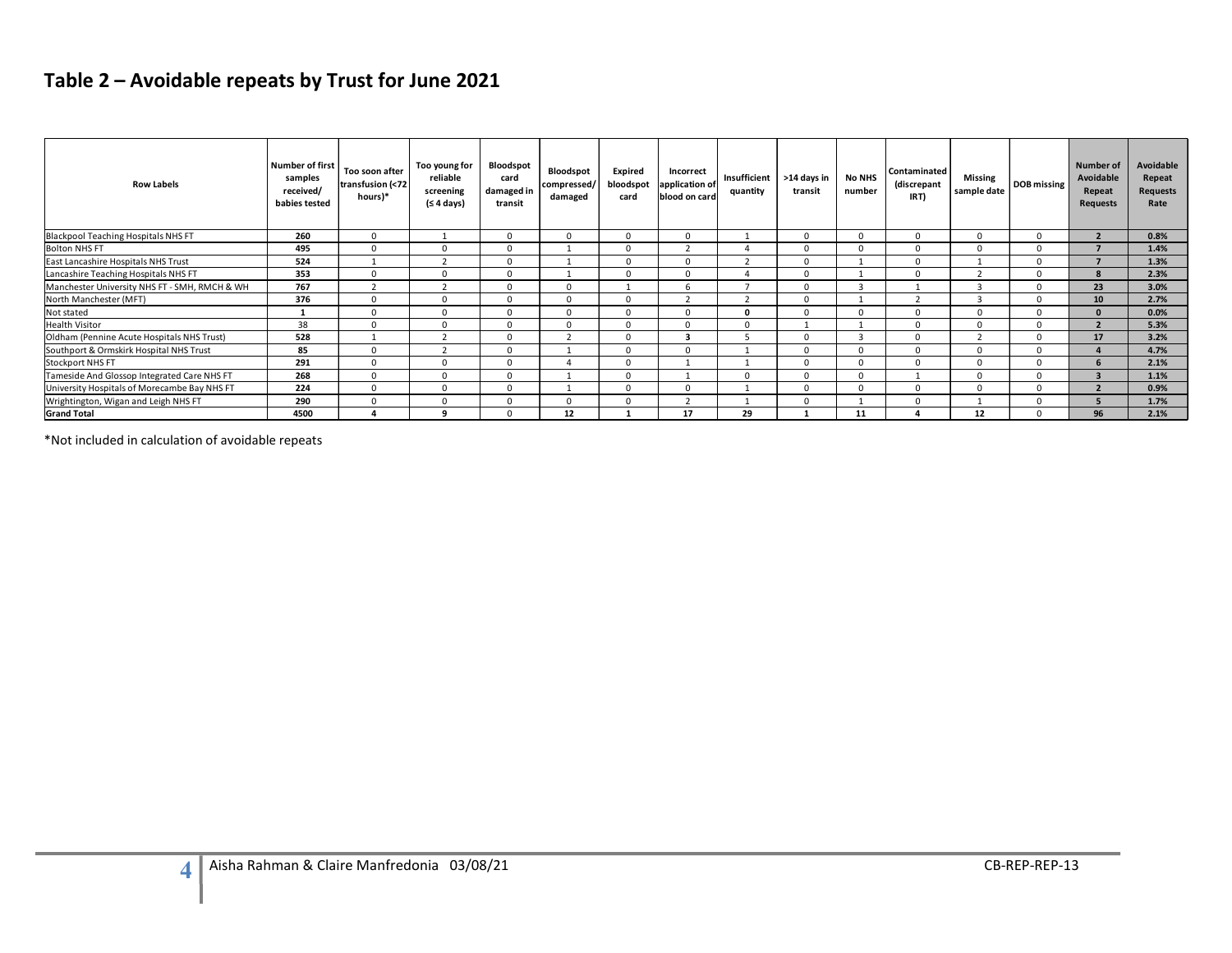# Table 3 – Avoidable repeats by current hospital (in-patients) for June 2021

|                                     | <b>Number of first</b>                | Too soon after              |                |              |                                                  |                          | Incorrect      |                          |                        |                         |                                  |                |                        | <b>Number of</b>                    | Avoidable              |
|-------------------------------------|---------------------------------------|-----------------------------|----------------|--------------|--------------------------------------------------|--------------------------|----------------|--------------------------|------------------------|-------------------------|----------------------------------|----------------|------------------------|-------------------------------------|------------------------|
| <b>Current Hospital</b>             | samples<br>received/<br>babies tested | transfusion<br>(<72 hours)* | 4 days)        | transit      | Too young (≤ Damaged in   Compressed<br>/Damaged | Expired card application | of blood       | Insufficient<br>quantity | >14 days in<br>transit | <b>No NHS</b><br>number | Contaminated<br>(discrepant IRT) | DOB Missing    | Missing<br>sample date | Avoidable<br><b>Repeat Requests</b> | epeat Requests<br>Rate |
| <b>Burnley General Hospital</b>     | 40                                    | 1                           | $\mathbf 0$    | $\mathbf 0$  | $\mathbf 0$                                      | $\mathbf 0$              | $\mathbf 0$    | 1                        | $\mathbf 0$            | 1                       | $\mathbf 0$                      | $\mathbf 0$    | $\mathbf{0}$           | $\overline{2}$                      | 5.0%                   |
| Royal Bolton Hospital               | 53                                    | $\mathbf 0$                 | $\mathbf 0$    | $\mathbf 0$  | $\mathbf 0$                                      | $\overline{0}$           | $\mathsf 0$    | $\mathbf 0$              | $\mathbf 0$            | $\mathbf 0$             | $\Omega$                         | $\mathbf 0$    | $\mathbf 0$            | $\mathbf 0$                         | 0.0%                   |
| Blackpool Victoria Hospital         | 25                                    | $\mathbf 0$                 | $\mathbf{0}$   | $\mathbf{0}$ | $\mathbf 0$                                      | $\mathbf 0$              | $\overline{0}$ | 1                        | $\mathbf 0$            | $\overline{0}$          | $\mathbf 0$                      | $\overline{0}$ | $\overline{0}$         | $\mathbf{1}$                        | 4.0%                   |
| Furness General Hospital            | $\overline{\mathbf{3}}$               | $\mathbf 0$                 | $\mathbf 0$    | $\mathbf 0$  | $\mathbf 0$                                      | $\mathbf 0$              | $\mathbf 0$    | $\mathbf 0$              | $\mathbf 0$            | $\mathbf 0$             | $\mathbf 0$                      | $\mathbf{0}$   | $\Omega$               | $\pmb{0}$                           | 0.0%                   |
| North Manchester General Hospital   | 30                                    | $\mathbf{0}$                | $\mathbf{0}$   | $\mathbf{0}$ | $\mathbf{0}$                                     | $\mathbf 0$              | 1              | 1                        | $\overline{0}$         | 1                       | 0                                | $\Omega$       | $\Omega$               | $\overline{\mathbf{3}}$             | 10.0%                  |
| Not in hospital                     | 4060                                  | $\overline{2}$              | $\overline{7}$ | $\mathbf 0$  | 8                                                | 1                        | 10             | 23                       | 1                      | 8                       | $\overline{4}$                   | $\mathbf 0$    | 9                      | 71                                  | 1.7%                   |
| Ormskirk & District General         | 5                                     | $\mathbf{0}$                | $\mathbf 0$    | $\mathbf 0$  | $\mathbf 0$                                      | $\mathbf 0$              | $\overline{0}$ | 1                        | $\mathbf 0$            | $\mathbf 0$             | $\mathbf 0$                      | $\overline{0}$ | $\overline{0}$         | $\mathbf{1}$                        | 20.0%                  |
| Royal Albert Edward Infirmary       | 18                                    | $\mathbf{0}$                | $\mathbf 0$    | $\mathbf 0$  | $\mathbf 0$                                      | $\mathbf 0$              | 2              | $\mathbf{0}$             | $\mathbf{0}$           | 1                       | $\mathbf 0$                      | $\mathbf{0}$   | 1                      | $\overline{4}$                      | 22.2%                  |
| Royal Lancaster Infirmary           | $5\overline{5}$                       | $\mathbf{0}$                | $\overline{0}$ | $\mathbf{0}$ | $\mathbf{0}$                                     | $\overline{0}$           | $\mathbf 0$    | $\overline{0}$           | $\overline{0}$         | $\mathbf 0$             | $\mathbf 0$                      | $\mathbf 0$    | $\mathbf 0$            | $\mathbf{0}$                        | 0.0%                   |
| Royal Manchester Childrens Hospital | $\overline{\phantom{0}}$              | $\mathbf 0$                 | $\mathbf 0$    | $\mathbf 0$  | $\mathbf 0$                                      | $\overline{0}$           | 1              | $\mathbf 0$              | $\mathbf 0$            | $\mathbf 0$             | $\mathbf 0$                      | $\mathbf 0$    | $\mathbf 0$            | $\mathbf{1}$                        | 20.0%                  |
| Royal Oldham Hospital               | 54                                    | $\mathbf{0}$                | 1              | $\mathbf 0$  | $\mathbf 0$                                      | $\mathbf 0$              | 1              | $\mathbf{0}$             | $\mathbf 0$            | $\mathbf 0$             | $\mathbf 0$                      | $\mathbf 0$    | $\mathbf{1}$           | $\overline{\mathbf{3}}$             | 5.6%                   |
| Royal Preston Hospital              | 29                                    | $\mathbf 0$                 | $\mathbf 0$    | $\mathbf 0$  | $\mathbf 0$                                      | $\overline{0}$           | $\mathbf 0$    | $\mathbf 0$              | $\mathbf 0$            | $\mathbf 0$             | $\mathbf 0$                      | $\mathbf 0$    | $\mathbf 0$            | $\mathbf 0$                         | 0.0%                   |
| <b>Stepping Hill Hospital</b>       | 26                                    | $\mathbf 0$                 | $\mathbf 0$    | $\mathbf 0$  | $\overline{4}$                                   | $\mathbf 0$              | 1              | $\mathbf 0$              | $\mathbf 0$            | $\mathbf 0$             | $\mathbf 0$                      | $\mathbf 0$    | $\Omega$               | 5 <sub>5</sub>                      | 19.2%                  |
| St Mary's Hospital, Manchester      | 91                                    | 1                           | $\mathbf{1}$   | $\mathbf 0$  | $\mathbf 0$                                      | $\mathbf 0$              | 1              | 1                        | $\mathbf 0$            | $\overline{0}$          | $\mathbf 0$                      | $\overline{0}$ | $\overline{1}$         | $\overline{4}$                      | 4.4%                   |
| Tameside General Hospital           | 23                                    | $\mathbf{0}$                | $\mathbf 0$    | $\mathbf{0}$ | $\mathbf 0$                                      | $\mathbf 0$              | $\mathbf 0$    | $\overline{0}$           | $\mathbf 0$            | $\overline{0}$          | $\mathbf 0$                      | $\mathbf 0$    | $\overline{0}$         | $\mathbf{0}$                        | 0.0%                   |
| Wythenshawe Hospital                | 33                                    | $\mathbf{0}$                | $\mathbf 0$    | $\mathbf 0$  | $\mathbf 0$                                      | $\mathbf 0$              | $\mathbf 0$    | 1                        | $\mathbf 0$            | $\mathbf 0$             | $\mathbf 0$                      | $\Omega$       | $\Omega$               | $\mathbf{1}$                        | 3.0%                   |
| <b>Grand Total</b>                  | 4500                                  | $\overline{4}$              | 9              | $\mathbf 0$  | 12                                               | $\overline{1}$           | 17             | 29                       | 1                      | 11                      | $\overline{4}$                   | $\Omega$       | 12                     | 96                                  | 2.1%                   |

5